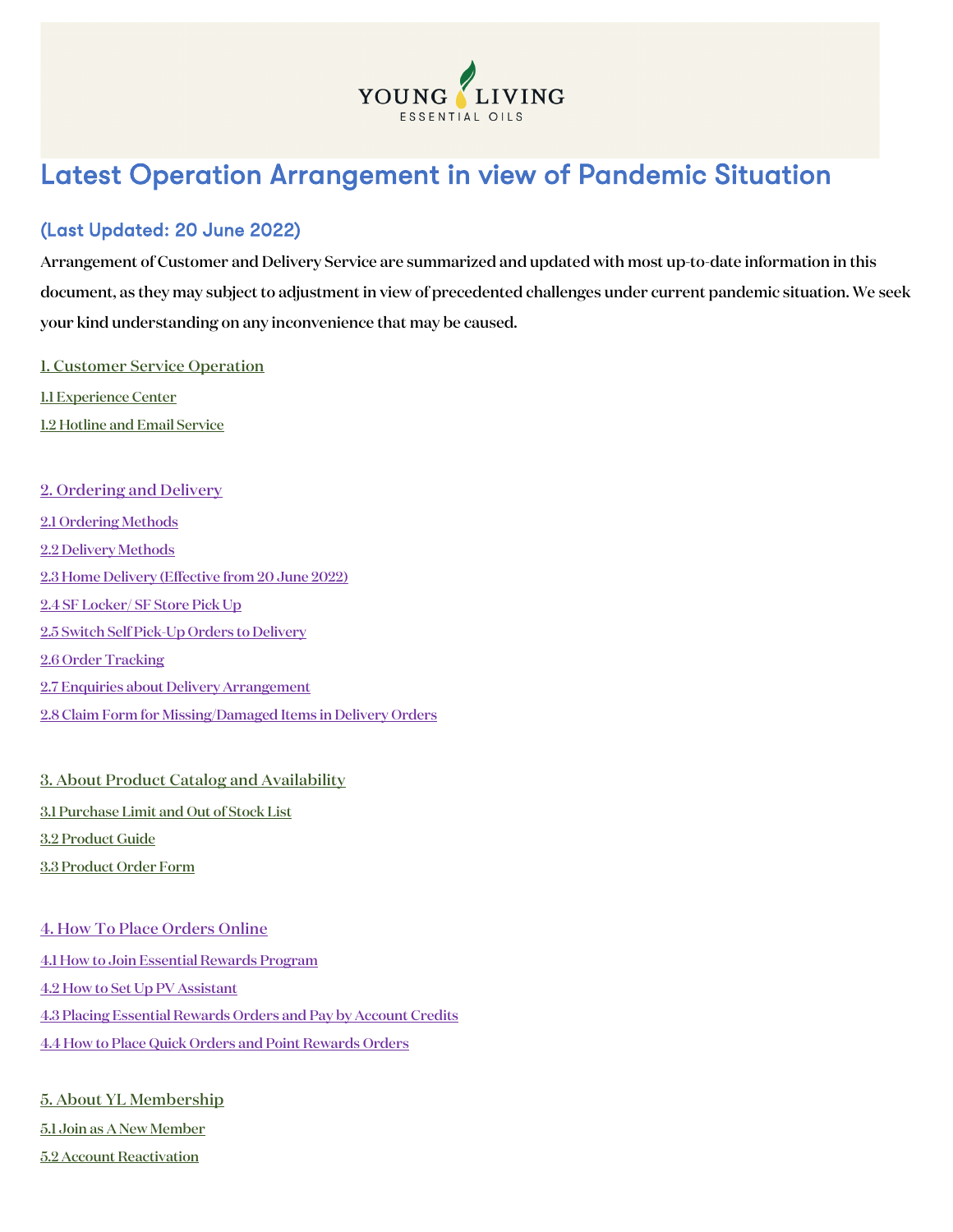

[5.3 Account Name Change](#page-15-3) [5.4 Sponsor Change](#page-16-0) [5.5 Market Change](#page-16-1) [5.6 Direct Deposit Application](#page-17-0)

#### <span id="page-1-0"></span>1. Customer Service Operation

<span id="page-1-1"></span>1.1 Experience Center

#### Operating hours:

Monday, Wednesday and Friday – From 11am. to 7pm

Tuesday and Thursday – From 11am to 9pm

Saturday, Sunday and Public Holiday: Closed

Experience Center currently only provides order pick-up, order placing and inquiry handling services by reservation (walk-in not available). We now accept consumption vouchers as payment method (Octopus, Alipay HK and WeChat Pay), please reserve timeslots of pickup and other services via the application "THE GULU".

Services of Experience Center are now fully resumed. Besides picking up and placing orders plus making inquiries, members will be able to enroll new members and reactivate their account at Experience Center as well. We continue to accept consumption vouchers as payment method (Octopus, Alipay HK and WeChat Pay). It is recommended to continue making reservation for these services via THE GULU APP to better manage their time and enjoy priority processing. Members can also choose to walk in and crowd management for Experience Center (50 visitors allowed at maximum) is cancelled.

Pick-Up Reservation Tutorial

Text version[: https://bit.ly/ReservationTutorial](https://bit.ly/ReservationTutorial)

Short clip (in Chinese): https://bit.ly/Reservation Video

Points to note

- Only 1 reservation can be made at the same time per phone number.
- Please arrive at Experience Center\* at least 15 minutes before your timeslot ends (e.g. Reserved timeslot is 11am, please arrive no later than 11:45am). If you are unable to arrive within reserved timeslot, your reservation will be deemed invalid and has to be made again.
- Five orders can be picked-up or handled per booking.
- Please show and scan your valid QR code to enter Experience Center upon arrival.
- Entrance time may subject to change based on situation on-site. Decision of Young Living regarding Experience Center's operation arrangements should be final.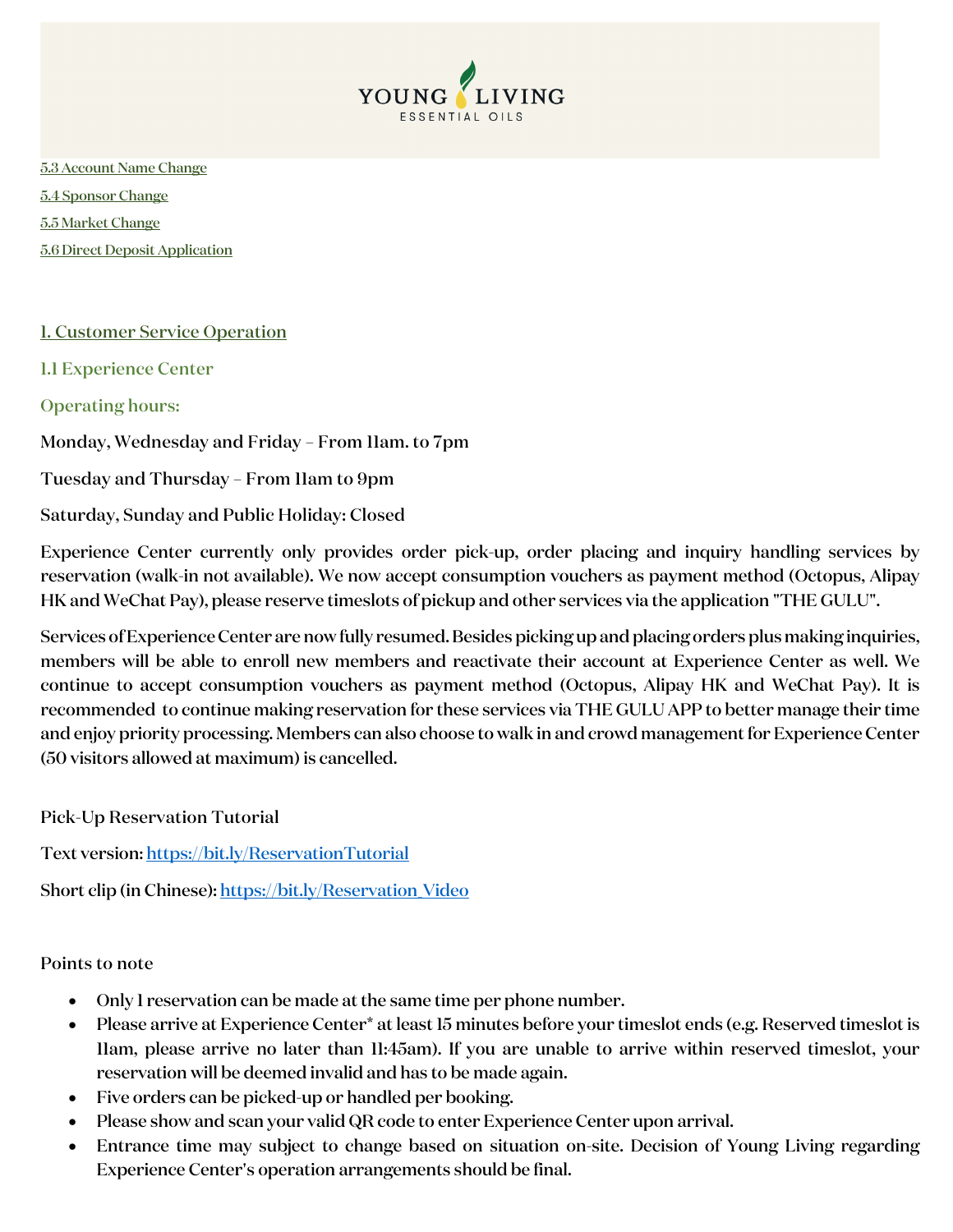<span id="page-2-0"></span>

\*As Midtown Soundwill Plaza is categorized as commercial building, Experience Center is not one of the scheduled premises where implementation of "vaccine pass" is necessary under the Government's regulation. Visitors are not required to show vaccination records before entrance for now.

### 1.2 Hotline and Email Service

- Business hours: Monday to Friday 11am to 7pm (Saturday, Sunday and Public Holiday OFF)
- Phone: Hong Kong +852 28975600 | Macau 0800848
- Email: Please provide member name, ID and PIN (Lead Time: within 3 business days)
- Hong Kong Member[s hk@youngliving.com](mailto:hk@youngliving.com)
- Macau Members [macau@youngliving.com](mailto:macau@youngliving.com)
- NFR Order enquiry:
- [apacnfr@youngliving.com](mailto:apacnfr@youngliving.com) for general questions, order placement support, order status, etc.
- [apacshippingissues@youngliving.com](mailto:apacshippingissues@youngliving.com) for shipment status and shipping related issues.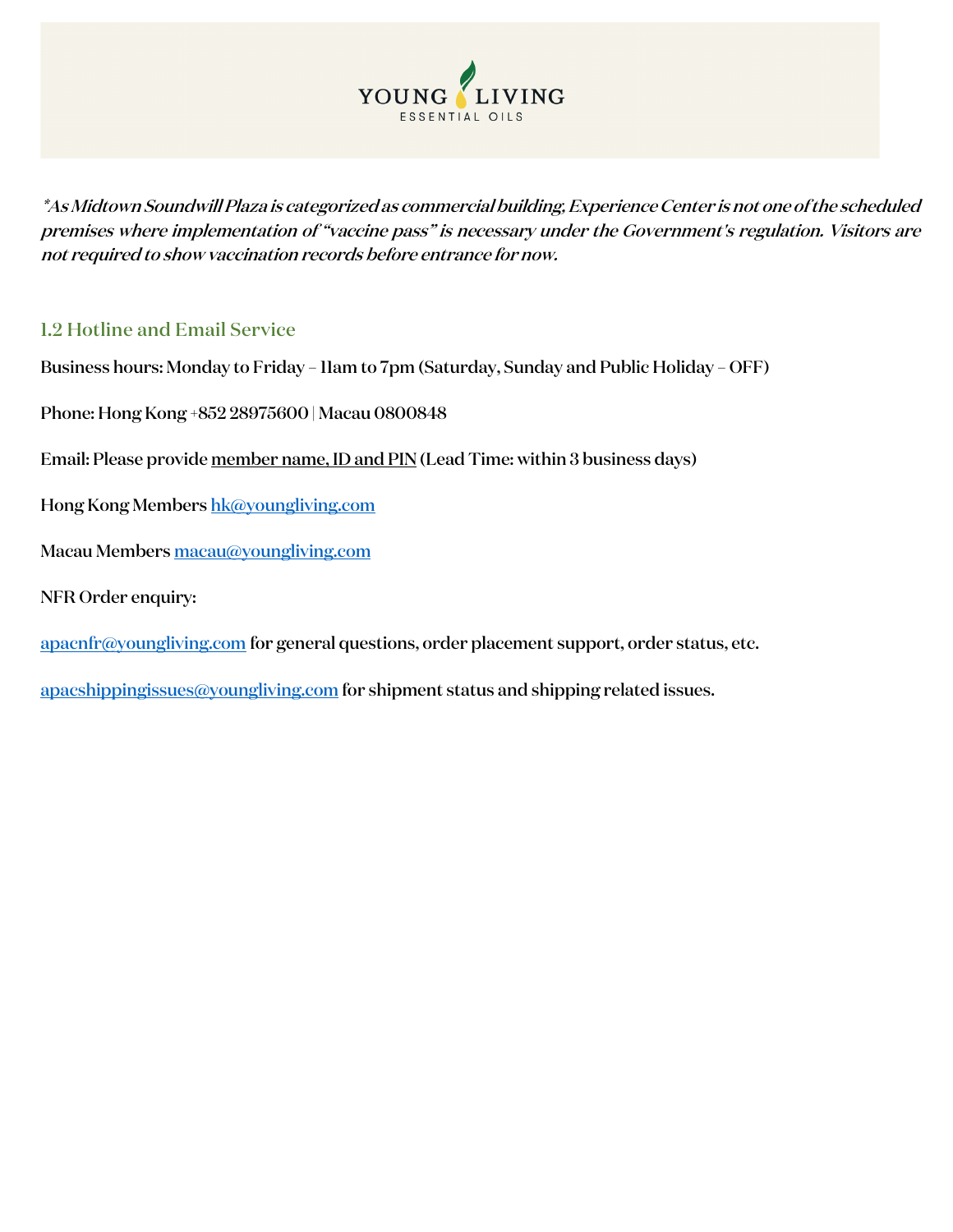

## <span id="page-3-0"></span>2. Ordering and Delivery

#### <span id="page-3-1"></span>2.1 Ordering Methods

Order can be placed via Virtual Office, CS hotline, email and at Experience Center.

#### <span id="page-3-2"></span>2.2 Delivery Methods

Home Delivery, SF Locker/SF Store, Self-pick up.

#### <span id="page-3-3"></span>2.3 Home Delivery

#### Latest Delivery Arrangements in Hong Kong (Effective from May 6, 2022)

Door-to-door delivery service is now resumed except for buildings subject to "restriction-testing declarations". Our logistics provider will send out a SMS notification to the recipient according to provided phone number for the order. You will also receive a call 30 minutes prior to the actual delivery. If you are not available for proposed delivery period, please contact our logistics provider for rescheduling.

#### Latest Delivery Arrangements in Macau (Effective from June 20, 2022)

Due to tightening of control measures by Macau government, courier of Jet Global, the logistics company, is not allowed to enter most of the buildings. As such, kindly note door-to-door delivery services in Macau will be suspended from 20 June 2022 until further notice.

You will also receive a call 30 minutes prior to the actual delivery. If you are not available for proposed delivery period, please contact our logistics provider for rescheduling.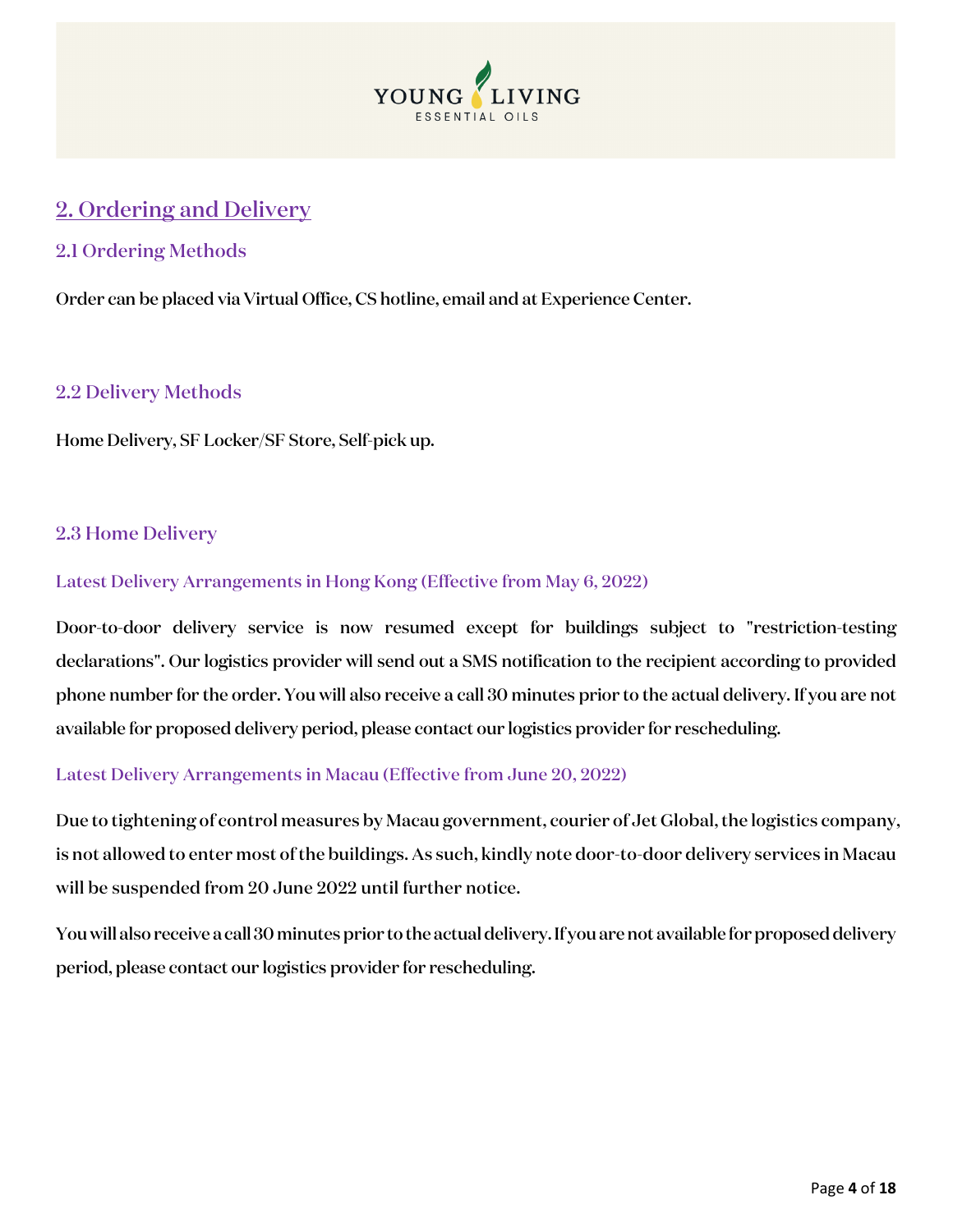



#### FAQs regarding Latest Delivery Arrangements in Macau

- 1. Q: What would happen if I did not manage to answer the pre-alert call from courier? A: Goods will be returned to warehouse for re-delivery. Members can reach out to Jet Global again for arrangement of re-delivery.
- 2. Q: What if there is no reception in the building of the shipping address? A: Courier will call and communicate with members to come downstairs for handover.
- 3. Q: What if the guards reject to take the parcel?

A: Courier will call and communicate with member to come downstairs for handover.

4. Q: Is it still available for members to self-pick up the parcel at Jet Global's office? A: Yes. Members will need to contact Jet Global directly for self-pick up arrangements.

#### Delivery lead Time and notification

Successfully-paid orders will be delivered within 2 to 5 days depending on the district. 2-3 more days will be required for remote areas\* in Hong Kong and for delivery to Macau. \*Remote areas: Airport, Cheung Chau,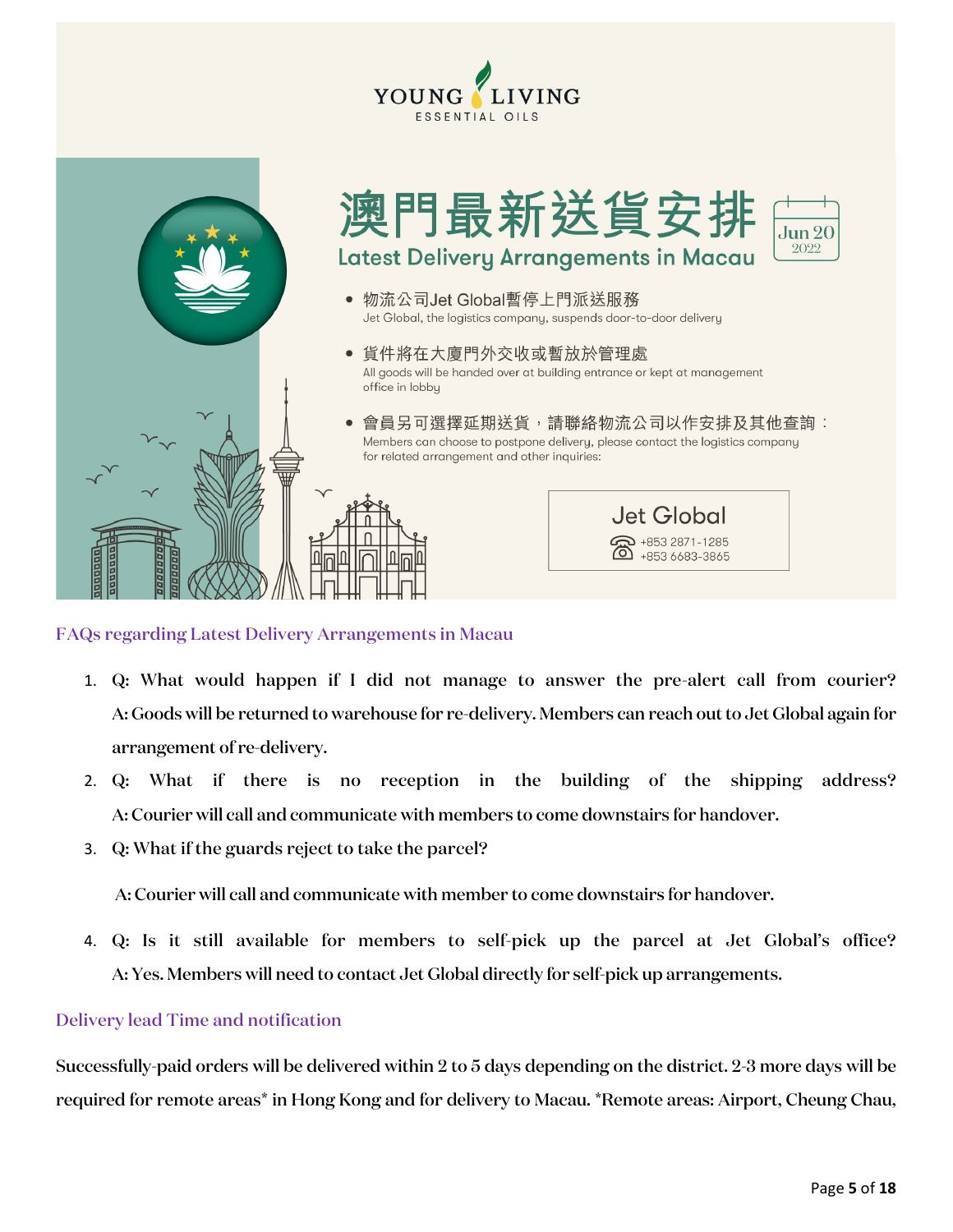

Discovery Bay, Lamma Island, Lantau Island, Ma Wan, Mui Wo, Ngong Ping, Peng Chau, Sha Tau Kok, Tai O, Tung Chung (Parcel will be delivered by SF-Express).

Delivery will be arranged between 9:00am and 6:00pm from Monday to Saturday (except for public holidays).

#### Can my orders be combined for home delivery?

Shipping charges are calculated based on the total product weight of each single order. As an eco-friendly company, orders which were placed at similar time might be grouped together in one package for simultaneous delivery and less material usage. Thank you for your understanding and support.

### <span id="page-5-0"></span>2.4 SF Locker/SF Store Pick Up

#### Delivery lead time and notification

Successfully-paid orders will be delivered to the pick-up points within 3 to 5 business days depending on the availability of the locker/stores. If your selected locker is full, SF Express will automatically assign your parcel to a nearby locker. Please refer to the most updated SMS for final pick up point.

SF Express will send a SMS notification to you when the parcel is ready for pick up. Please collect the parcel before the expiry date and time shown in the SMS notification.

### <span id="page-5-1"></span>2.5 Switch Self Pick-Up Orders to Delivery

Please apply via jot form[: https://bit.ly/SwitchingtoDelivery](https://bit.ly/SwitchingtoDelivery)

#### <span id="page-5-2"></span>2.6 Order Tracking

a. For Home Delivery Orders (For Hong Kong and Macau)

#### Method 1

1. Log in Virtual Office 2. Click "My Account"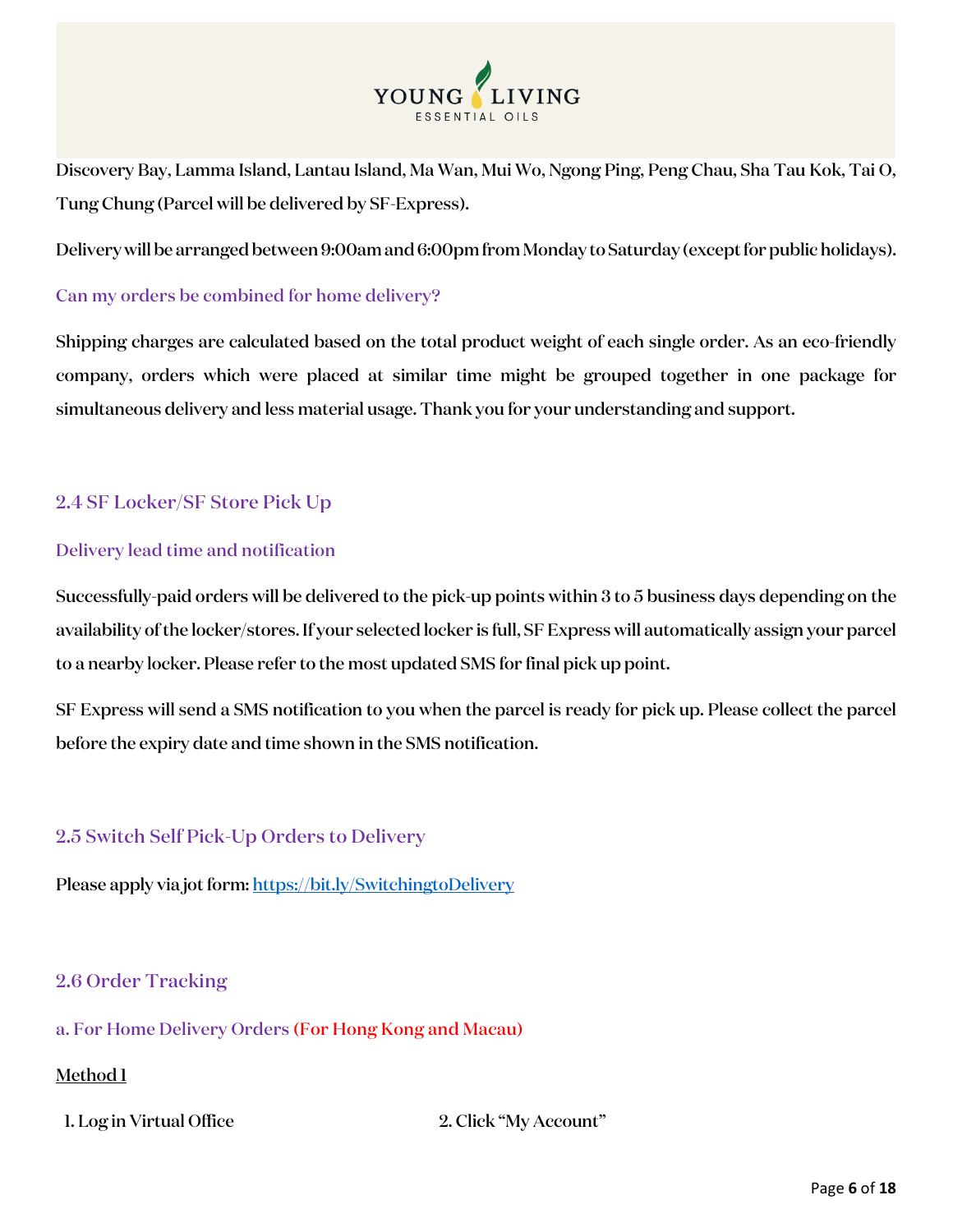| $\leftarrow$ BACK                     | YOUNG LIVING<br>ESSENTIAL OILS                    |                                          |                                           |                                                | Virtual Office                                              |
|---------------------------------------|---------------------------------------------------|------------------------------------------|-------------------------------------------|------------------------------------------------|-------------------------------------------------------------|
| YOUNG LIVING<br>ESSENTIAL OILS        |                                                   |                                          | Welcome                                   |                                                |                                                             |
|                                       | Young Living > Dashboard > Welcome                |                                          |                                           |                                                |                                                             |
| <b>SIGN IN</b>                        | Rewards Points Balance<br>53.51 Details > 0       | Summary Rank Qualification Silver Bound  |                                           |                                                |                                                             |
| LOGIN INFORMATION*                    | <b>DASHBOARD</b><br>Summary<br>Rank Qualification | Monthly Order<br>140.75 PV               | Shopping<br>Oulck Order<br>W <sup>0</sup> | Rewards Points <sup>O</sup><br>53.51           | Balances<br>Available Credits <sup>O</sup><br>HK\$10,879.75 |
| <b>Email Address or Member Number</b> | Silver Bound                                      | Details <b>O</b>                         | Shop <b>O</b>                             | Details > O                                    |                                                             |
| PASSWORD*                             | MEMBER NEWS                                       |                                          |                                           | Volume / Rank                                  |                                                             |
| Password                              | ESSENTIAL REWARDS                                 | OGV <sup>0</sup>                         | py 0                                      | CV                                             | PGV <sup>O</sup>                                            |
|                                       | QUICK ORDER                                       | 87.25                                    | 87.25                                     | N/A                                            | 87.25                                                       |
| SIGN IN                               | MY ORGANISATION                                   |                                          |                                           |                                                |                                                             |
| FORGOT YOUR PASSWORD?                 | MEMBER RESOURCES<br>MY ACCOUNT                    | Oualified Rank <sup>●</sup><br>Associate |                                           | Commission Qualified <sup>O</sup><br><b>No</b> |                                                             |
|                                       |                                                   |                                          |                                           | <b>OCV HISTORY</b>                             |                                                             |
| NEW TO YOUNG LIVING?                  |                                                   |                                          |                                           |                                                | 600                                                         |
| <b>CREATE AN ACCOUNT</b>              |                                                   |                                          |                                           |                                                | 400<br>200                                                  |
|                                       |                                                   | Mar<br>Apr<br>May                        | Jun<br>Jul<br>Aug                         | Sep<br>Oct<br>Nov                              | Dec Jan<br>Feb<br>Mar                                       |

YOUNG LIVING ESSENTIAL OILS

# 3. Click "My Order History"  $\qquad\qquad\qquad$  4. Click "Order Number"  $\frac{f_{\text{LIVING}}}{100000}$

#### My Profile Young Living > My Account > My Profile Rewards Points Balance<br>53.51 Details = 0<br>DASHBOARD<br>MEMBER NEWS Chan Tai Man Member Number<br>21474592<br>Current Rank<br>Associate<br>Main Account Adi<br>Fantasy Land No<br>Coloane<br>MAC Account Credit<br>HK\$10,879.75 ∺o ● MEMBER NEWS<br>
ESSENTIAL REWARDS<br>
QUICK ORDANISATION<br>
MEMBER RESOURCES<br>
MEMBER RESOURCES<br>
MY ACCOUNT<br>
My Accressing<br>
My Accressing<br>
My Accressing<br>
My Accressing<br>
My Accressing<br>
My Accressing<br>
My Accressing<br>
My Accressing<br>
My Total Members In Team<br>26 Default Shipping Addres<br>Fantasy Land No.9 Farr<br>Coloane<br>MAC Contact Info<br>Chan Tai Man dso@youngliv<br>C.12345789 Chris Evan Chris Evan My Address Book<br>My Wallet »

| Virtual Office | YOUNG LIVING<br>FASENTIAL OILS                  |                  |                       |             |                |                              |  |  |  |  |
|----------------|-------------------------------------------------|------------------|-----------------------|-------------|----------------|------------------------------|--|--|--|--|
|                |                                                 |                  | <b>Order History</b>  |             |                |                              |  |  |  |  |
|                | Young Living » My Account » Order History       |                  |                       |             |                |                              |  |  |  |  |
|                | Rewards Points Balance<br>53.51 Details > 0     | My Order History |                       |             |                |                              |  |  |  |  |
|                | DASHBOARD                                       | Order Number     | Type                  | Date        | Delivery Count | Status                       |  |  |  |  |
| s.             |                                                 | + 176736311      | Autoship Process      | 1 Mar 2022  | 1              | Shipping Status<br>Cancelled |  |  |  |  |
| n Road 193     | MEMBER NEWS                                     |                  |                       |             |                |                              |  |  |  |  |
|                | ESSENTIAL REWARDS                               | > NVO463203255   | Web Site (New VO)     | 1 Mar 2022  | 1              | Shipping Status Shipped      |  |  |  |  |
|                | QUICK ORDER                                     | > NVO461507336   | Web Site (New VO)     | 1 Mar 2022  |                | Shipping Status Shipped      |  |  |  |  |
|                | MY ORGANISATION                                 |                  |                       |             |                |                              |  |  |  |  |
|                | MEMBER RESOURCES                                | · 176733849      | Autoship Process      | 1 Mar 2022  |                | Payment Status Pending       |  |  |  |  |
|                | MY ACCOUNT<br>My Account                        | + 176676939      | Phone - Live Operator | 28 Feb 2022 | n,             | Shipping Status<br>Cancelled |  |  |  |  |
|                | My Profile<br>My Commission<br>My Order History | + 176095333      | Essential Autoship    | 16 Feb 2022 |                | Payment Status Pending       |  |  |  |  |
|                | My Address Book<br>My Wallet                    | + 176094117      | Return Order          | 16 Feb 2022 |                | Shipping Status Shipped      |  |  |  |  |
|                | Voucher History<br>My Preferences               | ▶ 175760699      | Phone - Live Operator | 10 Feb 2022 |                | Shipping Status Pending      |  |  |  |  |
|                |                                                 | + 175690575      | Autoship Process      | 8 Feb 2022  | J.             | Shipping Status<br>Cancelled |  |  |  |  |
|                |                                                 | + 175690561      | Phone - Live Operator | 8 Feb 2022  |                | Shipping Status Pending      |  |  |  |  |
|                |                                                 | + 175522243      | Phone - Live Operator | 4 Feb 2022  | $\mathbf{r}$   | Shipping Status<br>Cancelled |  |  |  |  |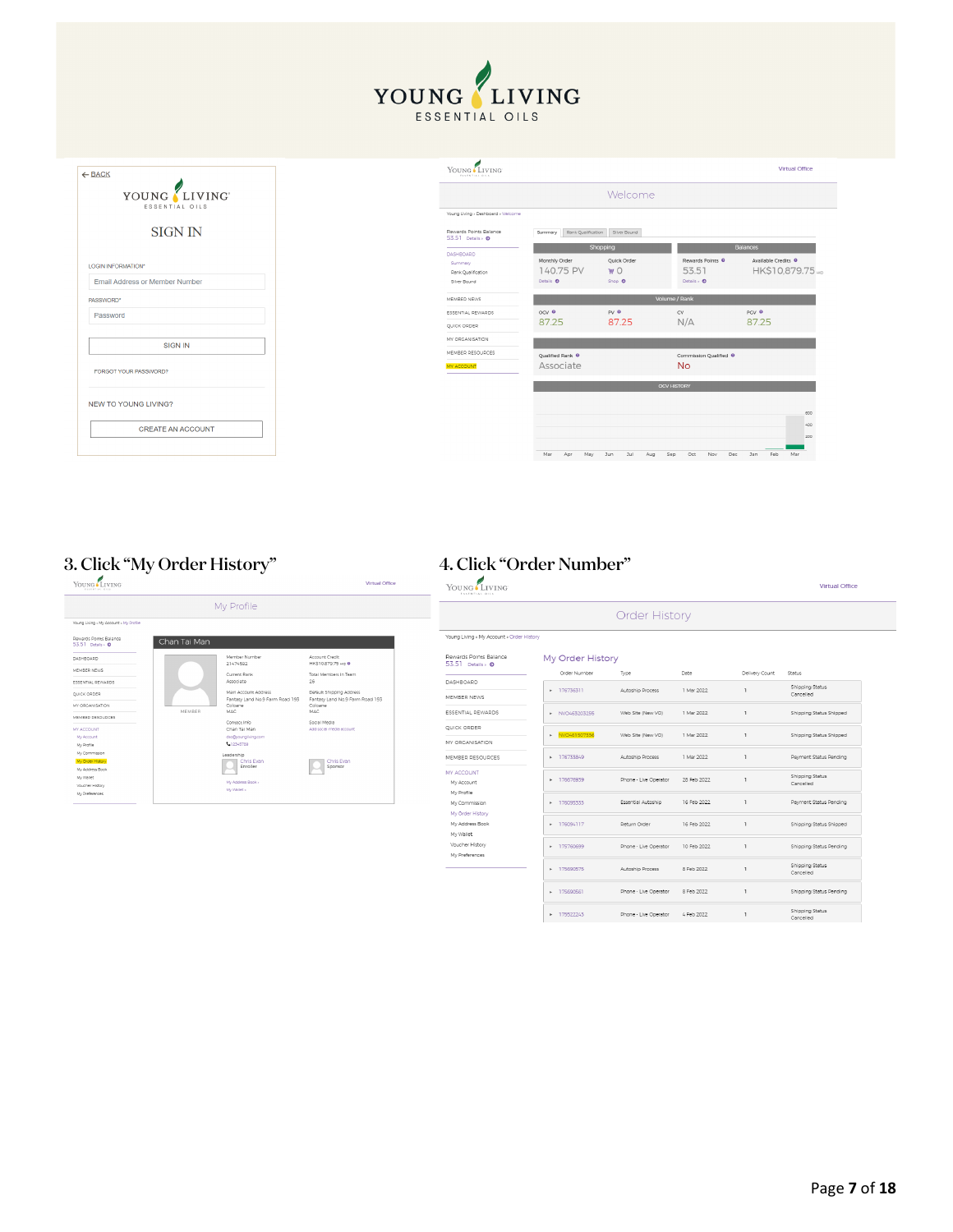

# 5. Click tracking number 6. Order status

| YOUNG LIVING<br>ESSENTIAL OILS              |                                                                |                                                                                  |                 |        | $VLOGIC \equiv$                                               |                              |                        |                                                            |
|---------------------------------------------|----------------------------------------------------------------|----------------------------------------------------------------------------------|-----------------|--------|---------------------------------------------------------------|------------------------------|------------------------|------------------------------------------------------------|
| Rewards Points Balance<br>53.51 Details > 0 | Order Detail: NVO461507336<br>« Back to Order History Overview |                                                                                  |                 |        |                                                               |                              |                        |                                                            |
| DASHBOARD                                   |                                                                |                                                                                  |                 |        | Tracking#                                                     |                              |                        |                                                            |
| MEMBER NEWS                                 | Shipment 1                                                     |                                                                                  | Subtotal:       |        |                                                               |                              |                        |                                                            |
| ESSENTIAL REWARDS                           |                                                                | Shipping Information                                                             | Shipping:       |        | 22972689022822 × Please input order # or tracking # (Max. 20) |                              |                        |                                                            |
| QUICK ORDER                                 |                                                                | Carrier: Local Delivery<br>Shipped on: 2 Mar 2022<br>Tracking # 22972689022822 > | Total           | $\sim$ | Order #: 22972689022822                                       | <b>Scheduled Date: -</b>     | <b>Destination: MO</b> | Locat                                                      |
| MY ORGANISATION                             |                                                                |                                                                                  | Payment Applied |        | Tracking #: 22972689022822                                    | <b>Status: Order Shipped</b> | <b>Activity:</b>       | [02-Mar-2022 11:49] Package has left \<br>courier.         |
| MEMBER RESOURCES                            | (1) Slique Shake - Tub (HK)                                    | HK\$535.00 H/D                                                                   | Account Credit  |        |                                                               |                              |                        |                                                            |
| MY ACCOUNT                                  |                                                                |                                                                                  |                 |        | 02-Mar-2022 11:49                                             | Order Shipped                |                        | Package has left V-Logic facility and is in transit to cou |
| My Account                                  |                                                                |                                                                                  |                 |        | 01-Mar-2022 10:45                                             | <b>Order Picked</b>          | Order Picked           |                                                            |
| My Profile                                  |                                                                |                                                                                  | D Print Invoice |        | 01-Mar-2022 01:46                                             | Order Received               | Order Received         |                                                            |
| My Commission                               |                                                                |                                                                                  |                 |        |                                                               |                              |                        |                                                            |
| My Order History                            | « Back to Order History Overview                               |                                                                                  |                 |        |                                                               |                              |                        |                                                            |
| My Address Book                             |                                                                |                                                                                  |                 |        |                                                               |                              |                        |                                                            |
| My Wallet                                   |                                                                |                                                                                  |                 |        |                                                               |                              |                        |                                                            |
| Voucher History                             |                                                                |                                                                                  |                 |        |                                                               |                              |                        |                                                            |
| My Preferences                              |                                                                |                                                                                  |                 |        |                                                               |                              |                        |                                                            |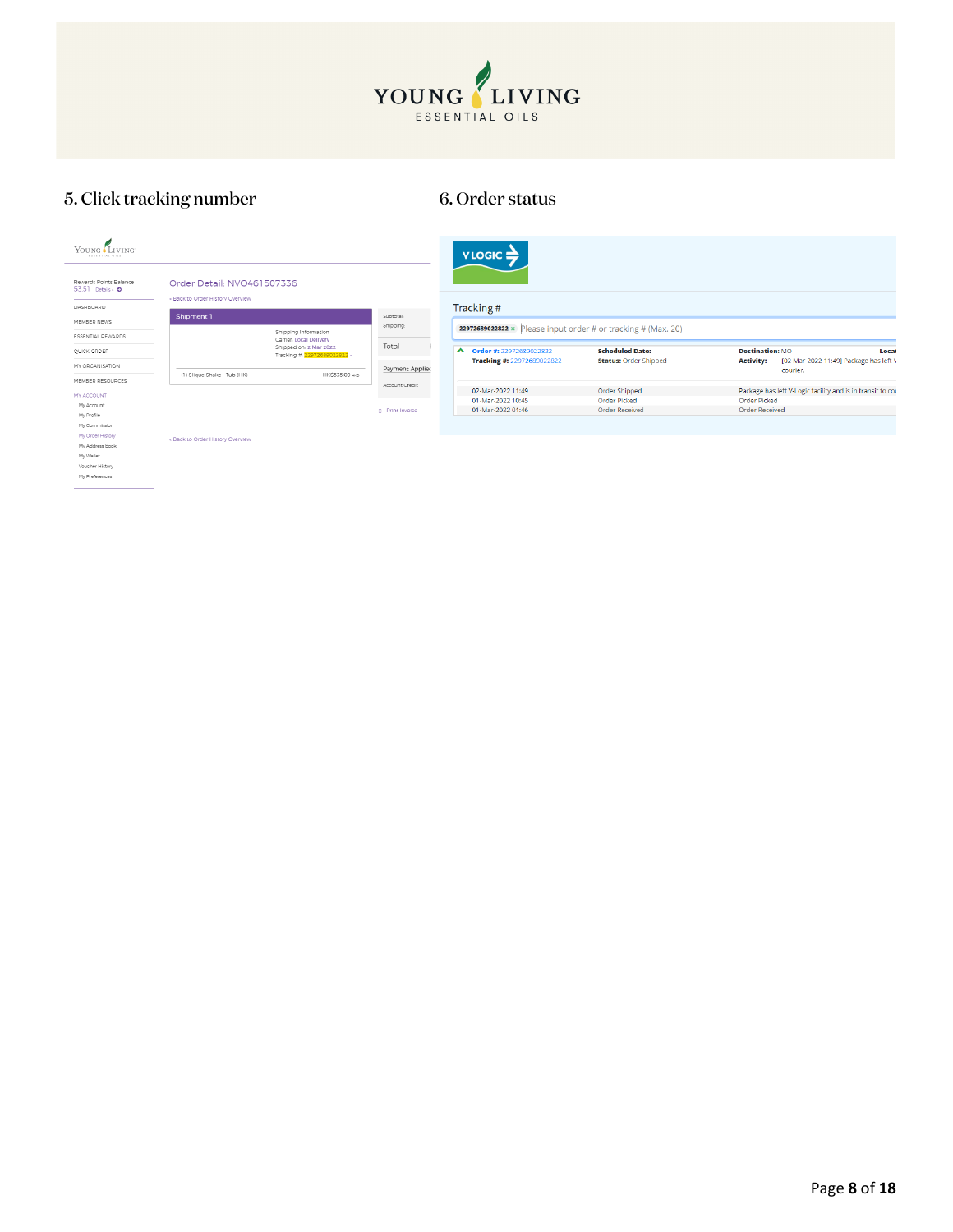

#### Method 2 (For Hong Kong order only)

Click the tracking link at the bottom of SMS notification (received 1 day prior to delivery).



#### b. For SF Locker/SF Store Pick Up Orders

#### 1. Log in Virtual Office 2. Click "My Account"

|           | YOUNG LIVING<br>ESSENTIAL OILS        |
|-----------|---------------------------------------|
|           | <b>SIGN IN</b>                        |
|           | LOGIN INFORMATION*                    |
|           | <b>Email Address or Member Number</b> |
| PASSWORD* |                                       |
| Password  |                                       |
|           | <b>SIGN IN</b>                        |
|           | FORGOT YOUR PASSWORD?                 |
|           | <b>NEW TO YOUNG LIVING?</b>           |
|           | <b>CREATE AN ACCOUNT</b>              |

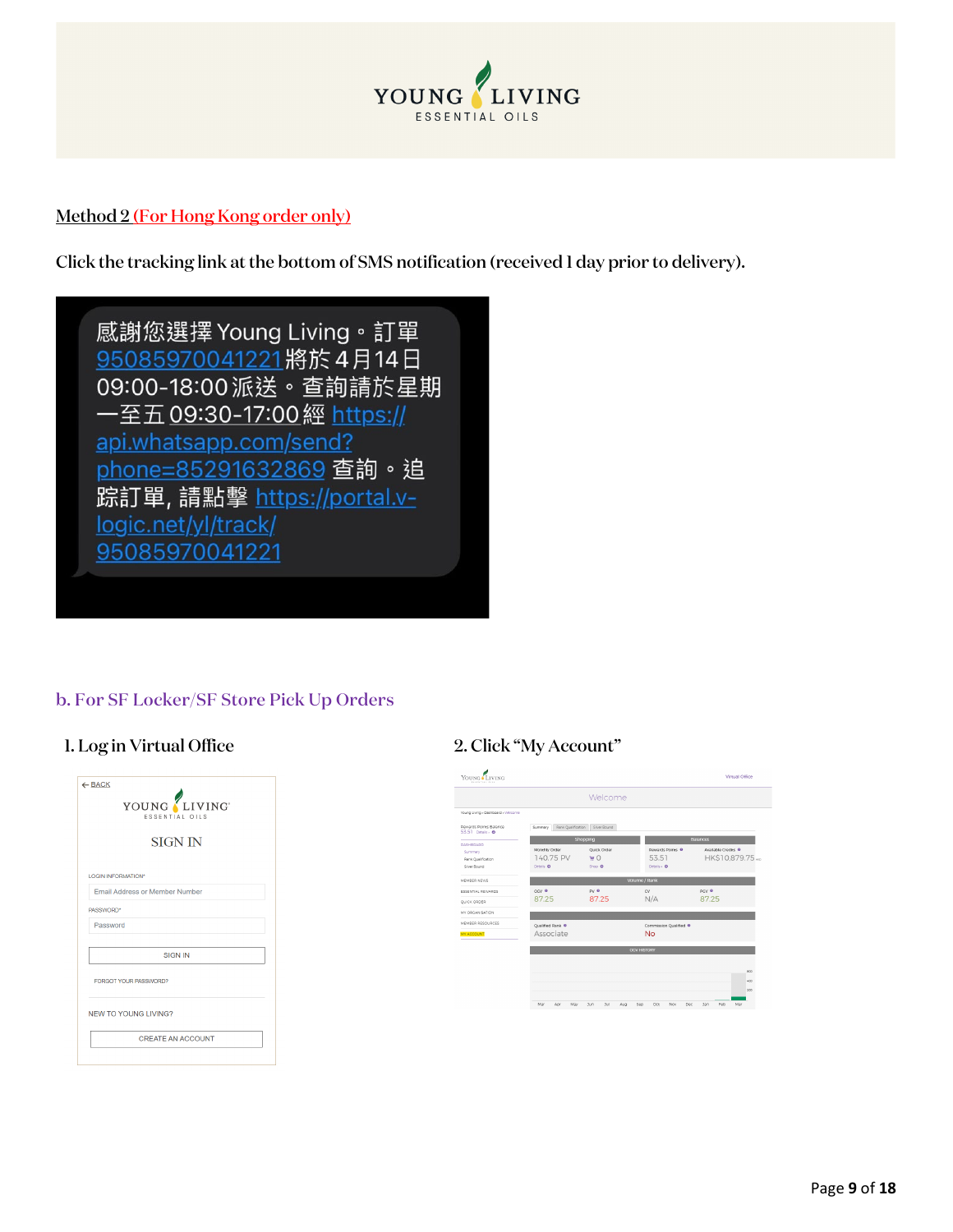

#### 3. Click "My Order History" 4. Click "Order Number"

#### YOUNG LIVING Virtual Office My Profile -<br>Young Living > My Account > My Profile Rewards Points Balance<br>53.51 Details + 0 Chan Tai Man  $\overline{\text{DASHBOARD}}$ Account Credit<br>HKS10.879.75 Hz 0 Member Number<br>21474592 MEMBER NEWS Current Rank<br>Associate Total Members In Team<br>26 ESSENTIAL REWARDS 26<br>Default Shipping Address<br>Fantasy Land No.9 Farm Road 193<br>Coloane<br>MAC Main Account A<br>Fantasy Land N<br>Coloane<br>MAC  $QUICK$  ORDER MY ORGANISATION MEMBER RESOURCES MEMBER RESOUR<br>MY ACCOUNT<br>My Account<br>My Profile<br>My Commission<br>My Address Book<br>My Wallet<br>Voucher History<br>My Address Book<br>My Wallet Contact Info<br>Chan Tai Man Social Media<br>Add social medi dsoftyoungliv<br>1.12345789 Leadership<br>
Chris Evan<br>
Enroller Chris Evan

| YOUNG LIVING<br>ENNEMMERS PLAN              |                  |                      |             |                | Virtual Office          |
|---------------------------------------------|------------------|----------------------|-------------|----------------|-------------------------|
|                                             |                  | <b>Order History</b> |             |                |                         |
| Young Living » My Account » Order History   |                  |                      |             |                |                         |
| Rewards Points Balance<br>50.86 Details > 0 | My Order History |                      |             |                |                         |
|                                             | Order Number     | Type                 | Date        | Delivery Count | Status                  |
| DASHBOARD                                   | > NVO463077299   |                      | 28 Feb 2022 | 1              |                         |
| MEMRED NEWS                                 |                  | Web Site (New VO)    |             |                | Shipping Status Shipped |
| <b>ESSENTIAL REWARDS</b>                    | + 176095781      | Essential Autoship   | 16 Feb 2022 | 1              | Shipping Status Shipped |
| <b>OUICK ORDER</b>                          |                  |                      |             |                |                         |
| MY ORGANISATION                             | > 174583502      | Essential Autoship   | 16 Jan 2022 | $\overline{1}$ | Shipping Status Shipped |
| MEMBER RESOURCES                            | > NVO453488656   | Autoship Process     | 15 Dec 2021 | 1              | Shipping Status Shipped |
| MY ACCOUNT                                  |                  |                      |             |                |                         |
| My Account                                  |                  |                      |             |                |                         |
| My Profile                                  |                  |                      |             |                |                         |
| My Commission                               |                  |                      |             |                |                         |
| My Order History                            |                  |                      |             |                |                         |
| My Address Book                             |                  |                      |             |                |                         |
| My Wallet                                   |                  |                      |             |                |                         |
| Voucher History                             |                  |                      |             |                |                         |
| My Preferences                              |                  |                      |             |                |                         |
| MyYL Website                                |                  |                      |             |                |                         |

#### 5. Click tracking number 6. Click SF tracking number in our logistic vendor

#### YOUNG LIVING websiteRewards Points Balance<br>50.86 Details > 0 Order Detail: NVO463077299 « Back to Order History Overview DASHBOARD Shipment 1 Subtotal:<br>Shipping:  $v$ LOGIC $\Rightarrow$ MEMBER NEWS Shipping Information<br>Carrier: SF Locker (Pay upon<br>collection)<br>Shipped on: 3 Mar 2022<br>Tracking #: <mark>SF1360733936958</mark> ESSENTIAL REWARDS HK: Total QUICK ORDER MY ORGANISATION Payment Applied Tracking# MEMBER RESOURCES (2) Inner Defense - 30 Softgels HK\$670.00 Hz  $sF1360733936958 \times$  Please input order # or tracking # (Max. 20) MY ACCOUNT (1) BLOOM Collagen Complete -<br>Single (HK) "Promo" **HK\$0.00 HKD** My Account ▲ Order #: 23012323030122<br>Tracking #: <mark>SF1360733936958</mark> Scheduled Date: **Destination:** HK<br>**Activity:** [03-Mar-2022 17:25] Package has left V-Logic fi My Profile (1) BLOOM ER Kit Loyalty<br>Program Flyer (HK) \*Promo\* HK\$0.00 HKD Status: Order Shipped My Commission courier. My Order History My Address Book 03-Mar-2022 17:25 Order Shipped Package has left V-Logic facility and is in transit to courier. ,<br>My Wallet<br>Voucher History · Back to Order History Overview 02-Mar-2022 14:41 Order Picked<br>Order Received Order Picked<br>Order Received 01-Mar-2022 21:47 My Preferences MyYL Website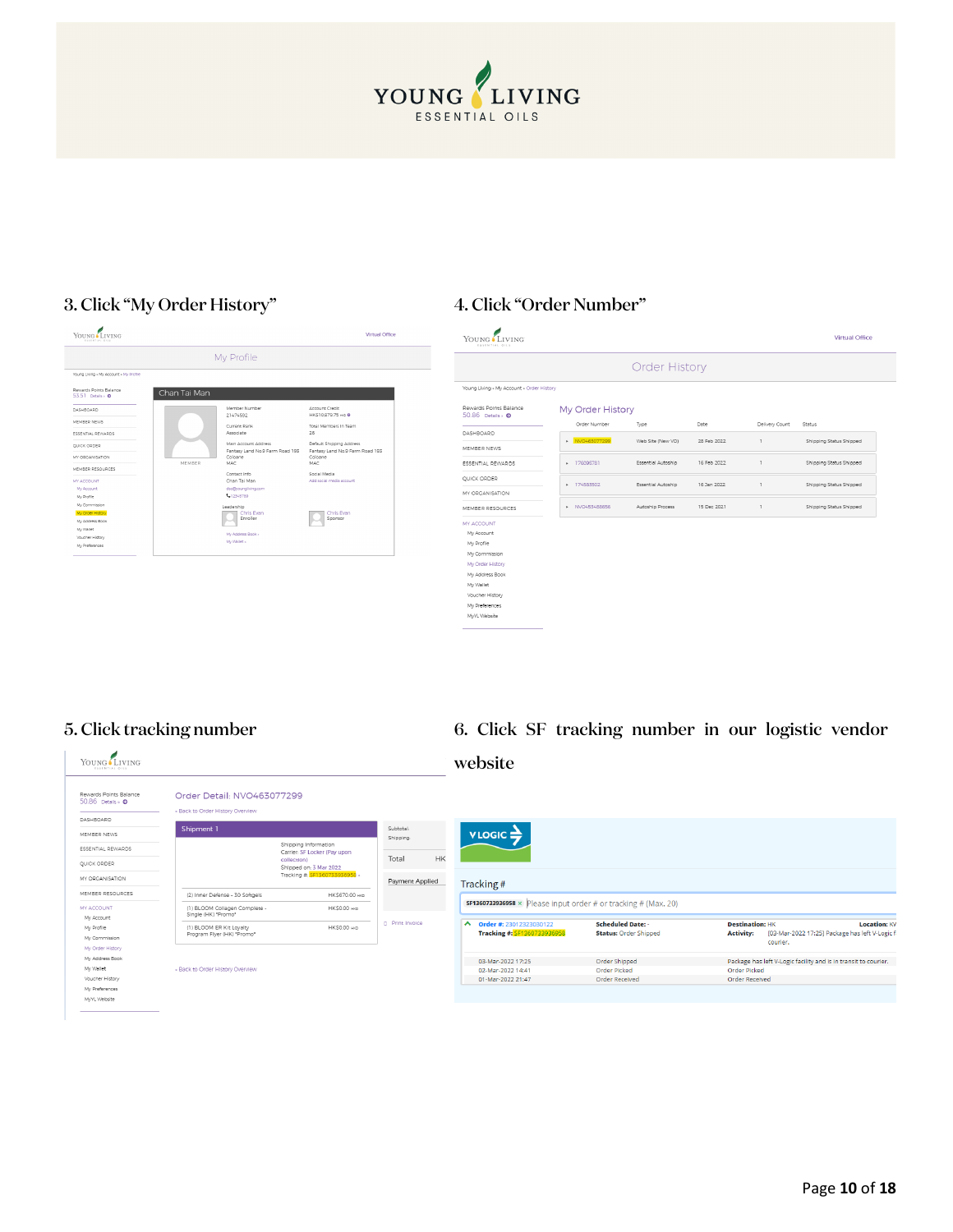

#### 7. Order status

| <b>EXPRESS</b> | 首頁 |             |                                                 | 產品及服務 其他服務 幫助中心 網點地址 | 關於我們                                                                    | <b>①快速登録/註冊</b> | 含血 |
|----------------|----|-------------|-------------------------------------------------|----------------------|-------------------------------------------------------------------------|-----------------|----|
|                |    |             |                                                 | 我要寄件                 | 運車的線<br>服務支持                                                            |                 |    |
|                |    |             |                                                 |                      |                                                                         |                 |    |
|                |    |             |                                                 |                      |                                                                         |                 |    |
|                |    |             |                                                 | SF1360733936958 X    | w<br>查詢                                                                 |                 |    |
|                |    |             | ← 返回運單列表                                        |                      |                                                                         |                 |    |
|                |    |             |                                                 |                      |                                                                         |                 |    |
|                |    | 香港          | 運篮號 SF1360733936958<br><b>Contract Contract</b> | 香港                   | 日振牧                                                                     |                 |    |
|                |    | 已簽收         | Q                                               | 2022-03-06 13:57     | 已簽收 (順豊智能櫃簽收), 感謝使用順豊, 期待再次為您服務. (主<br>單摘件數: 1件)                        |                 |    |
|                |    | 派送中         | $\ddot{\phantom{1}}$                            | 2022-03-05 14:27     | 快件已投放至【順豐智能權】講您馮取件碼至<br>領取快件.                                           |                 |    |
|                |    | 運送中         | $\Phi$                                          | 2022-03-05 10:15     | 快件待送往便利店店商心等候                                                           |                 |    |
|                |    | 派送中         | $\ddot{\phantom{1}}$                            | 2022-03-05 10:06     | 快件交給陳廣羽,正在派送途中 (聯繫電話:<br>順豊已開<br>啓"安全呼叫"保護您的電話購私請放心接聽!) (主單續件數: 1<br>件) |                 |    |
|                |    | 運送中         | $\Phi$                                          | 2022-03-05 10:06     | 快件到達 【紅磡恒豐工廈營業點】                                                        |                 |    |
|                |    | 運送中         | $\ddot{\phantom{1}}$                            | 2022-03-05 06:28     | 快件已發車                                                                   |                 |    |
|                |    | 1983 Months | $\sim$                                          | 2022 02:05:06:28     | H50H+ F网络联合卡西斯里斯 中国公债 体体系化 F4TBMR图下继续器                                  |                 | ′क |

c. For Orders that are Switched from Experience Center Pickup to Home Delivery (For Hong Kong & Macau)

### Method 1

### 1. Log in Virtual Office 2. Click "My Account"

|             | ESSENTIAL OILS                 |
|-------------|--------------------------------|
|             | <b>SIGN IN</b>                 |
|             | <b>LOGIN INFORMATION®</b>      |
|             | Email Address or Member Number |
| PASSIAIORD* |                                |
| Password    |                                |
|             | <b>SIGN IN</b>                 |
|             | FORGOT YOUR PASSWORD?          |
|             | <b>NEW TO YOUNG LIVING?</b>    |
|             | <b>CREATE AN ACCOUNT</b>       |

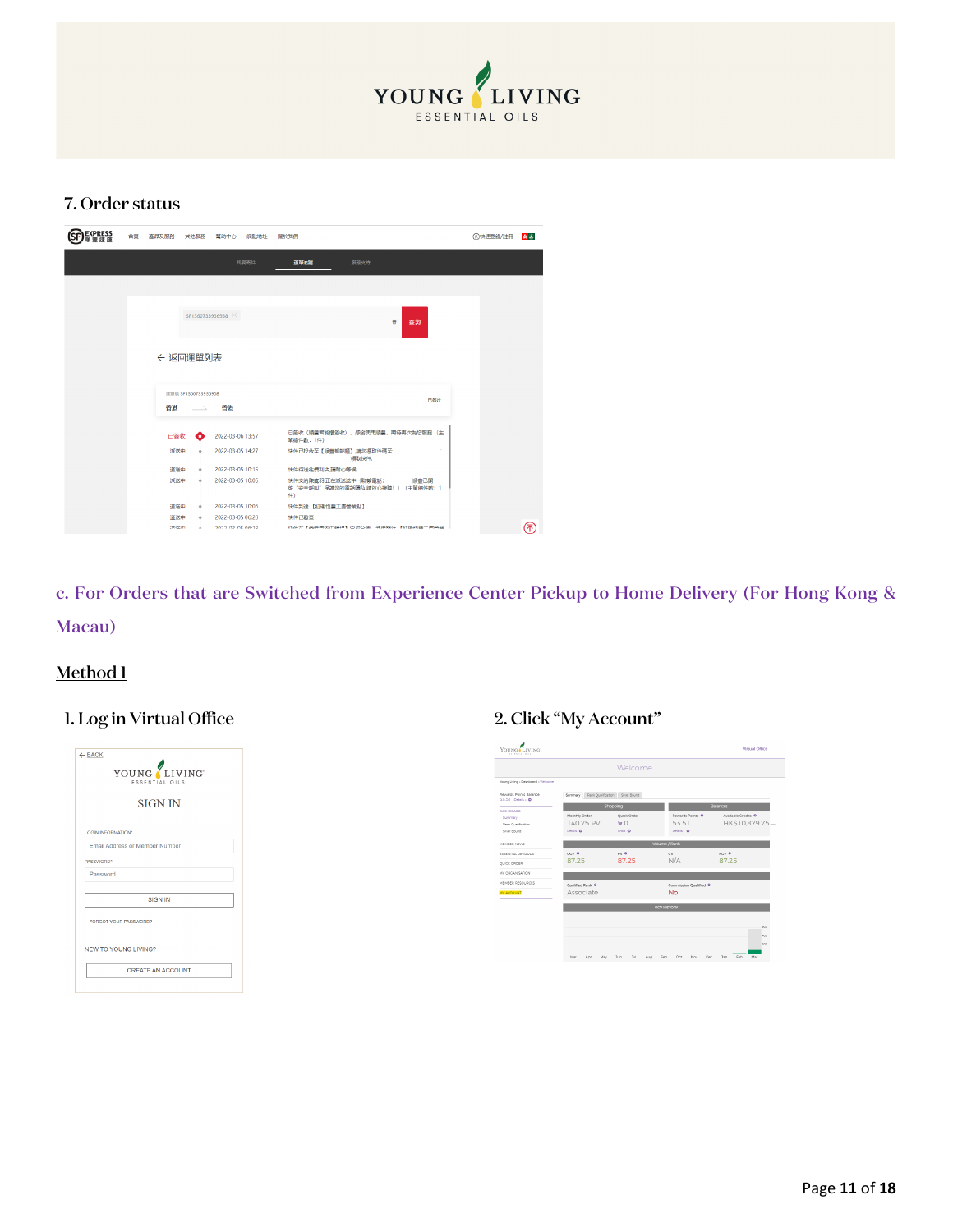

### 3. Click "My Order History" 4. Click "Order Number"

| Young Living<br>ESSENTIAL OILS            |              |                                            | Virtual Office                             |
|-------------------------------------------|--------------|--------------------------------------------|--------------------------------------------|
|                                           |              | My Profile                                 |                                            |
| Young Living > My Account > My Profile    |              |                                            |                                            |
| Rewards Points Ralance<br>53.51 Details 0 | Chan Tai Man |                                            |                                            |
| DASHBOARD                                 |              | Member Number                              | Annount Credit                             |
| MEMBED NEWS                               |              | 21474592                                   | HK\$10.879.75 HD @                         |
|                                           |              | Current Rank                               | Total Members In Team                      |
| ESSENTIAL REWARDS                         |              | Associate                                  | 26                                         |
| QUICK ORDER                               |              | Main Account Address                       | Default Shipping Address                   |
| MY ORGANISATION                           |              | Fantasy Land No.9 Farm Road 193<br>Coloane | Fantasy Land No.9 Farm Road 193<br>Coloane |
|                                           | MEMRER       | MAC                                        | MAC.                                       |
| MEMBER RESOURCES                          |              | Contact Info                               | Social Media                               |
| MY ACCOUNT.                               |              | Chan Tai Man                               | Add social media account                   |
| My Account                                |              | dso@youngilving.com                        |                                            |
| My Profile                                |              | 1.12345789                                 |                                            |
| My Commission                             |              | Leadership                                 |                                            |
| My Order History                          |              | Chris Fyan                                 | Chris Fuan                                 |
| My Address Book                           |              | Enroller                                   | Sponsor                                    |
| My Wallet                                 |              |                                            |                                            |
| Voucher History                           |              | My Address Book »                          |                                            |
| My Preferences                            |              | My Wallet »                                |                                            |

| <b>YOUNG</b> LIVING<br>EXPERIENCE ONLY     | Virtual Office      |                       |             |                |                         |
|--------------------------------------------|---------------------|-----------------------|-------------|----------------|-------------------------|
|                                            |                     | <b>Order History</b>  |             |                |                         |
| Young Living > My Account > Order History  |                     |                       |             |                |                         |
| Rewards Points Ralance<br>114.91 Details 0 | My Order History    |                       |             |                |                         |
|                                            | <b>Order Number</b> | Type                  | Date        | Delivery Count | Status                  |
| DASHROADD<br>MEMBED NEWS                   | + 176483970         | Essential Autoship    | 25 Feb 2022 | ×              | Shipping Status Shipped |
| ESSENTIAL REVIARDS                         | + 125929555         | Phone - Live Operator | 11 Feb 2022 | ×              | Shipping Status Shipped |
| QUICK ORDER                                | $-174981215$        | Essential Autoshio    | 25.360.2022 | ٠              | Shipping Status Shipped |
| MY ODGANISATION<br>MEMBER RESOURCES        | > 174246257         | Phone - Live Operator | 11 Jan 2022 | r.             | Shipping Status Shipped |
| MY ACCOUNT<br>My Account                   | + 173468057         | Essential Autoship    | 25 Dec 2021 | ×              | Shipping Status Shipped |
| My Deptile<br>My Commission                | + 122560250         | Phone - Live Operator | 7 Dec 2021  | r.             | Shipping Status Shipped |
| My Order History<br>My Address Book        | $+ 171655753$       | Essential Autoshio    | 25 Nov 2021 | ٠              | Shipping Status Shipped |
| My Wallet<br>Voucher History               | > 170441547         | Phone - Live Operator | 5 Nov 2021  | ٠              | Shipping Steba Shipped  |
| My Preferences<br>MrVL Website             | $+ 169724891$       | Essential Autoship    | 25 Oct 2021 | r.             | Shipping Status Shipped |
|                                            | $-166600681$        | Essential Autoship    | 25 Sep 2021 | r.             | Shipping Status Shipped |
|                                            | $-164810582$        | Essential Autoshio    | 25 Aug 2021 | n.             | Shipping Status Shipped |

### 5. Type order number on logistic vendor website[: https://portal.v-logic.net/TLMS/yl/track/](https://portal.v-logic.net/TLMS/yl/track/)

| $VLOGIC \rightarrow$ | Tracking Login EN = |
|----------------------|---------------------|
| Tracking#            |                     |
| 174981215            | Search              |

#### 6. Order status

|        | Tracking#                                                              |                                                               |                                                                                   |                          |  |  |  |  |
|--------|------------------------------------------------------------------------|---------------------------------------------------------------|-----------------------------------------------------------------------------------|--------------------------|--|--|--|--|
|        | <b>174981215</b> $\times$ Please input order # or tracking # (Max. 20) |                                                               |                                                                                   | Search                   |  |  |  |  |
| $\sim$ | Order #: 174981215<br><b>Tracking #: DEL10243085</b>                   | Scheduled Date: 19-Feb-2022<br><b>Status: Order Delivered</b> | <b>Destination: HK</b><br>[19-Feb-2022 11:17] Fully Delivered<br><b>Activity:</b> | Location: Tsuen Wan - 茶型 |  |  |  |  |
|        | 19-Feb-2022 11:17                                                      | Order Delivered                                               | <b>Fully Delivered</b>                                                            |                          |  |  |  |  |
|        | 19-Feb-2022 11:13                                                      | Order Shipped                                                 | Order Shipped                                                                     |                          |  |  |  |  |
|        | 18-Feb-2022 09:25                                                      | Order Picked                                                  | <b>Order Picked</b>                                                               |                          |  |  |  |  |
|        | 14-Feb-2022 12:15                                                      | <b>Order Received</b>                                         | <b>Order Received</b>                                                             |                          |  |  |  |  |

#### Method 2 (For Hong Kong order only)

Click the tracking link at the bottom of SMS notification (received 1 day in prior of delivery).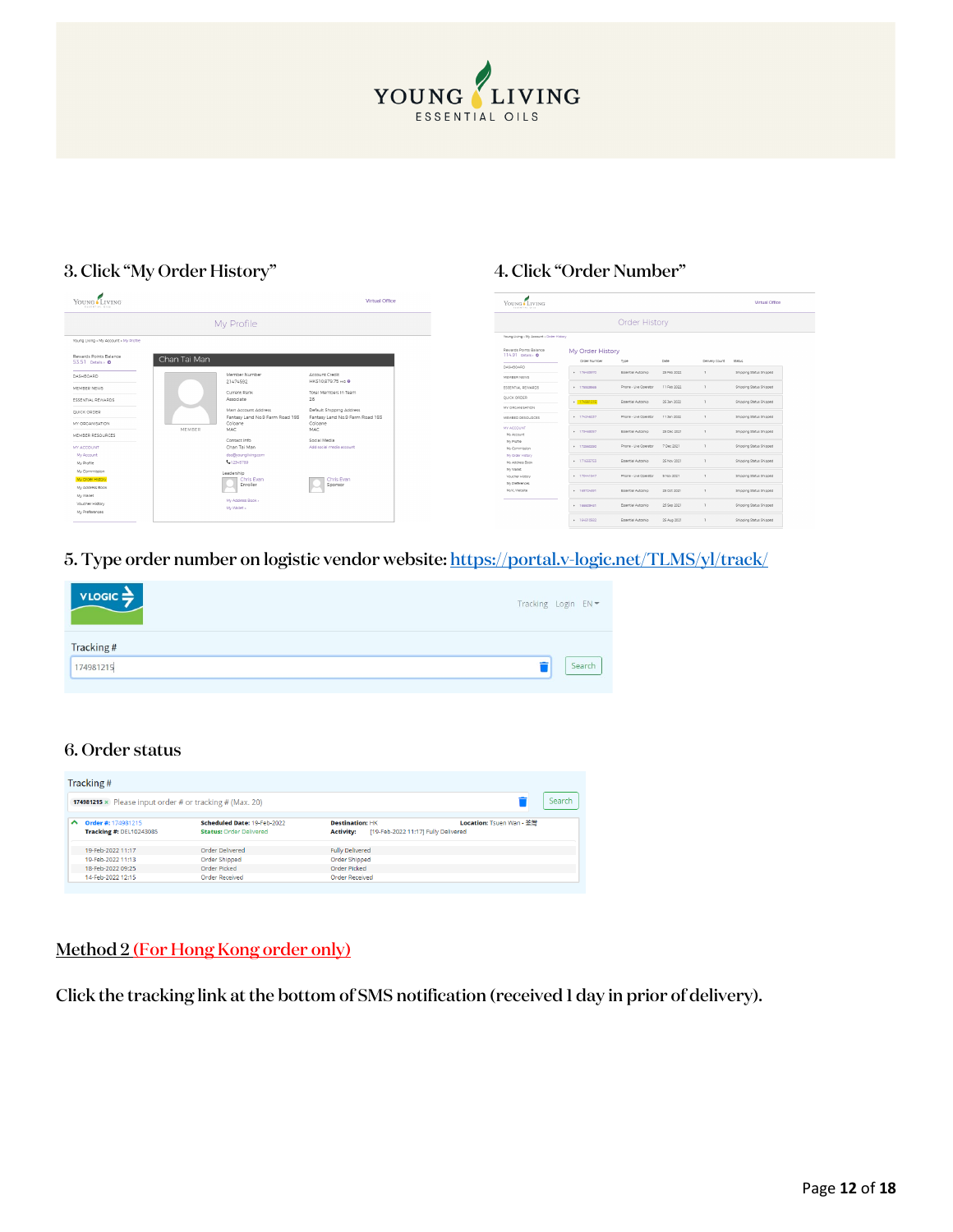

感謝您選擇 Young Living。訂單 95085970041221將於4月14日 09:00-18:00派送。查詢請於星期 一至五09:30-17:00經 https:// api.whatsapp.com/send? phone=85291632869 查詢。追 踪訂單,請點擊 https://portal.v-95085970041221

#### <span id="page-12-0"></span>2.7 Enquiries about Delivery Arrangement

Hong Kong Orders: V-Logic Limited +852 9163-2869

Macau Orders: Jet Global Logistics Limited +853 2871-1285 / +853 6683-3865

Self pickup at SF Locker / SF Store Orders: SF Express +852 2730 0273

<span id="page-12-1"></span>2.8 Claim Form for Missing/Damaged Items in Delivery Orders

Please apply via jot form: [https://youngliving.jotform.com/211181452709856\](https://youngliving.jotform.com/211181452709856/)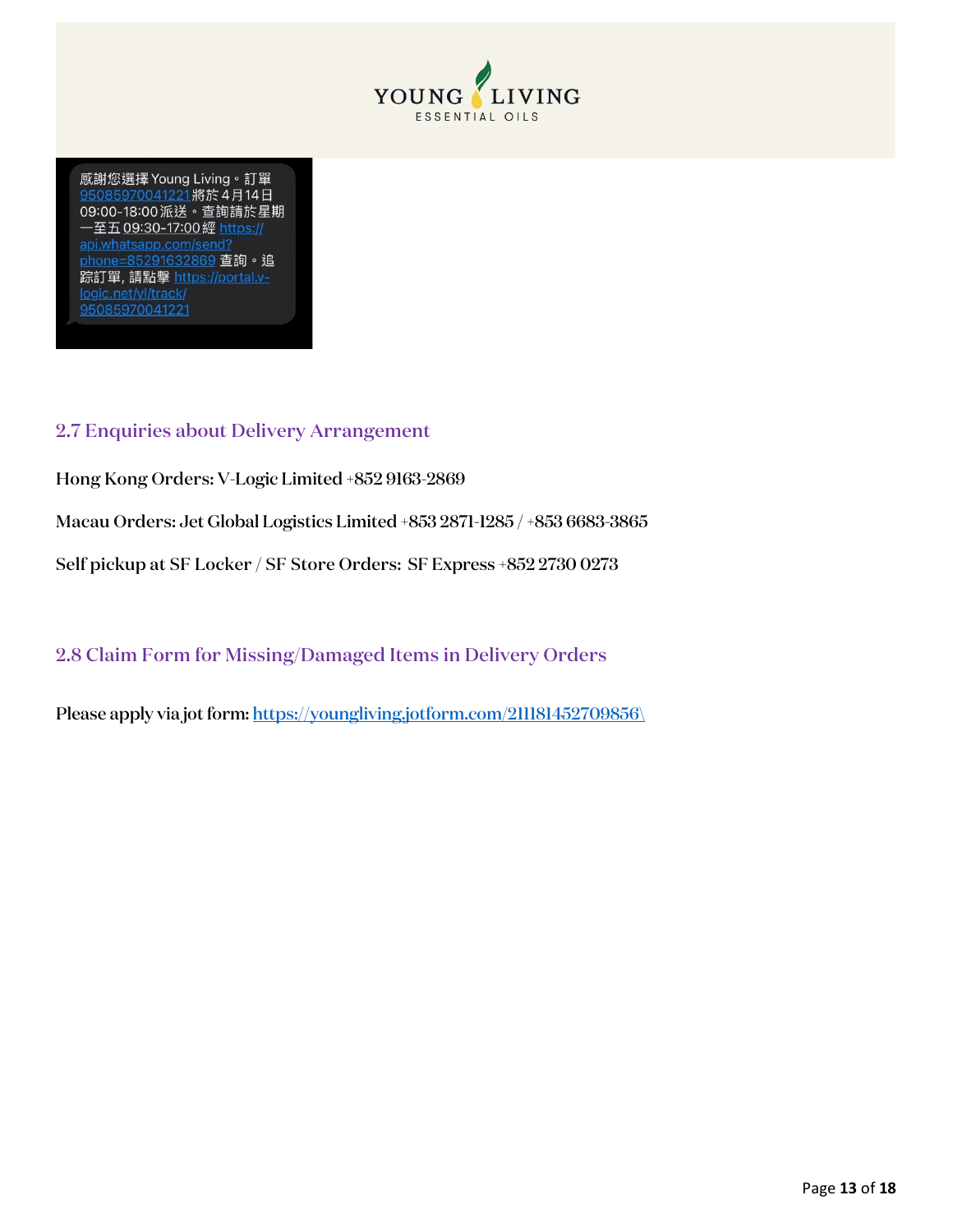

# <span id="page-13-0"></span>3. About Product Catalog and Availability

<span id="page-13-1"></span>3.1 Purchase Limit and Out of Stock List

Please refer to the list:<https://static.youngliving.com/en-HK/PDFS/oos-list.pdf>

<span id="page-13-2"></span>3.2 Product Guide

Please refer to: https://issuu.com/home/published/2022productguide\_young\_living

<span id="page-13-3"></span>3.3 Product Order Form

Please refer to:

<https://static.youngliving.com/en-HK/PDFS/Product-Order-Form.pdf>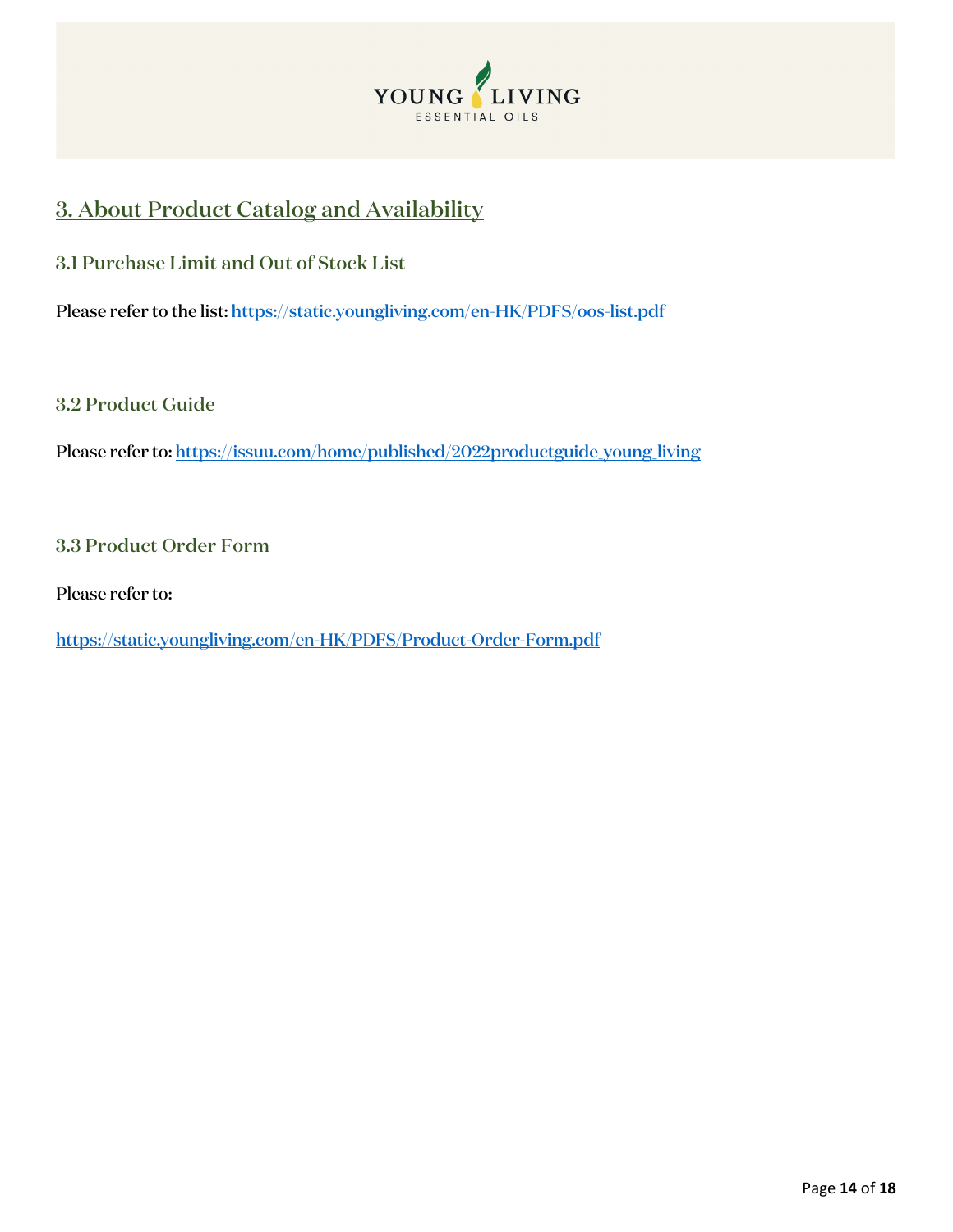

# <span id="page-14-0"></span>4. How to Place Orders Online

<span id="page-14-1"></span>4.1 How to Join Essential Rewards Program

Please refer to this video (from 3:22): https://www.youtube.com/watch?v=g517dEsPR3s

<span id="page-14-2"></span>4.2 How to Set Up PV Assistant

Please refer to this video[: https://youtu.be/Xs73RHm\\_B-M](https://youtu.be/Xs73RHm_B-M)

<span id="page-14-3"></span>4.3 Placing Essential Reward Orders and Pay by Account Credits

Please submit this form at least 2 working days before your ER processing date: <https://youngliving.jotform.com/212153062957858>

<span id="page-14-4"></span>4.4 How to Place Quick Orders and Point Rewards Orders

Please refer to this video[: https://youtu.be/SVRGC0v7\\_dk](https://youtu.be/SVRGC0v7_dk)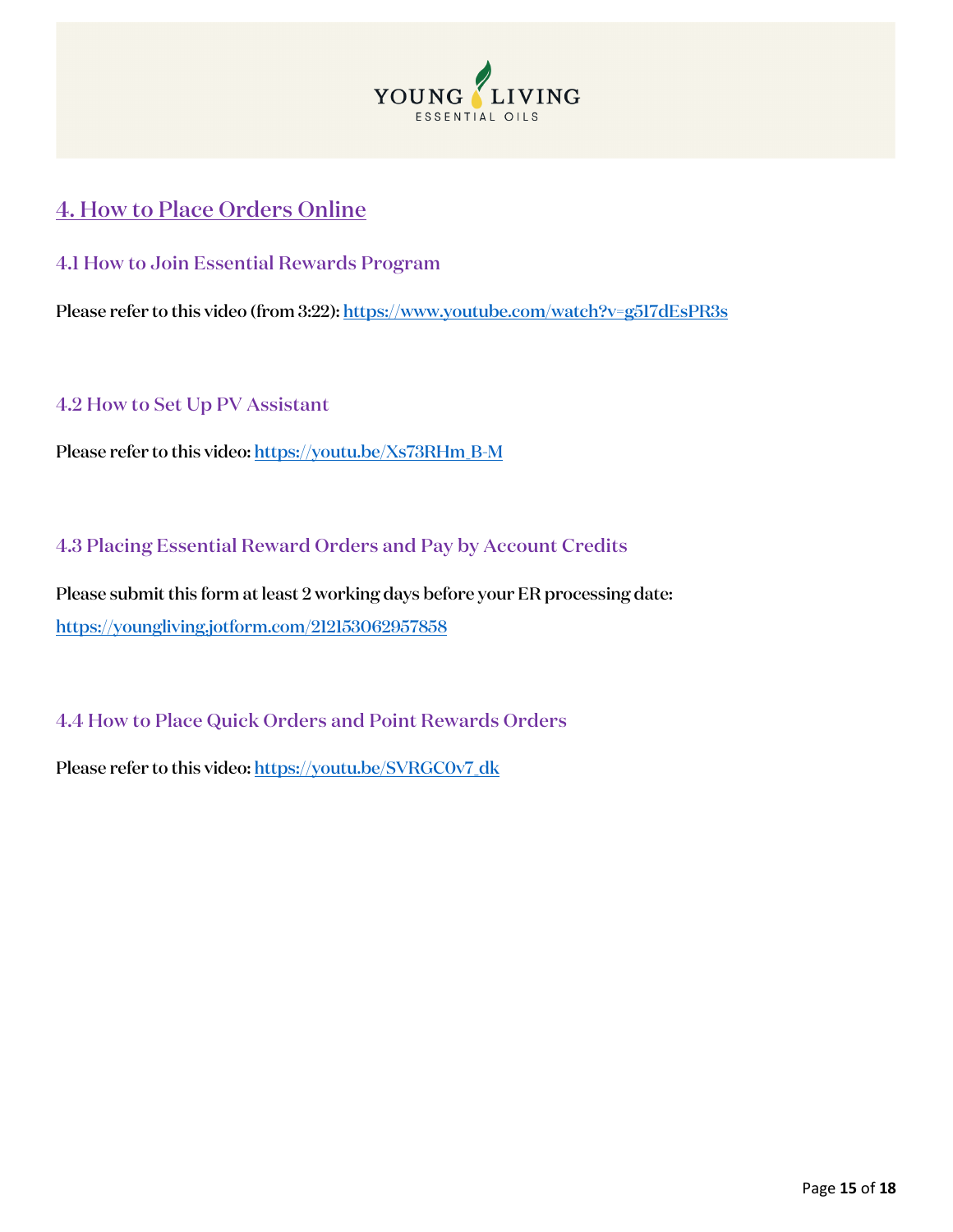

### <span id="page-15-0"></span>5. About YL membership

#### <span id="page-15-1"></span>5.1 Join as A New Member

For enrollment with ER Orders, please refer to: https://youtu.be/Jpz1cXFPogU

For enrollment with Quick Orders, please refer to: [https://youtu.be/xR\\_P-aY9c7Y](https://youtu.be/xR_P-aY9c7Y)\_

#### <span id="page-15-2"></span>5.2 Account Reactivation

Please submit the following documents and email below information to[: hk@youngliving.com](mailto:hk@youngliving.com) (HK member) / [macau@youngliving.com](mailto:macau@youngliving.com) (Macau member)

- □ Complete "Young Living Members Agreement" with physical signature: [https://static.youngliving.com/en-HK/PDFS/MemberAgreement\\_201907.pdf](https://static.youngliving.com/en-HK/PDFS/MemberAgreement_201907.pdf)
- $\Box$  A copy of the address proof which was issued within 3 months
- $\Box$  Confirm your order details (order of 100PV at minimum)
	- Order Type: Quick Order/ Essential Rewards Order
	- Products: Please provide the product name, quantity and total PV
	- Payment: By credit card or account credits (if applicable)
- □ Delivery arrangement: Self pickup or Home Delivery or SF Locker/ SF Store (please include the shipping address or SF Locker/ SF Store address, contact number and receiver's name)

#### <span id="page-15-3"></span>5.3 Account Name Change

Please send your request by email: accountupdates@youngliving.com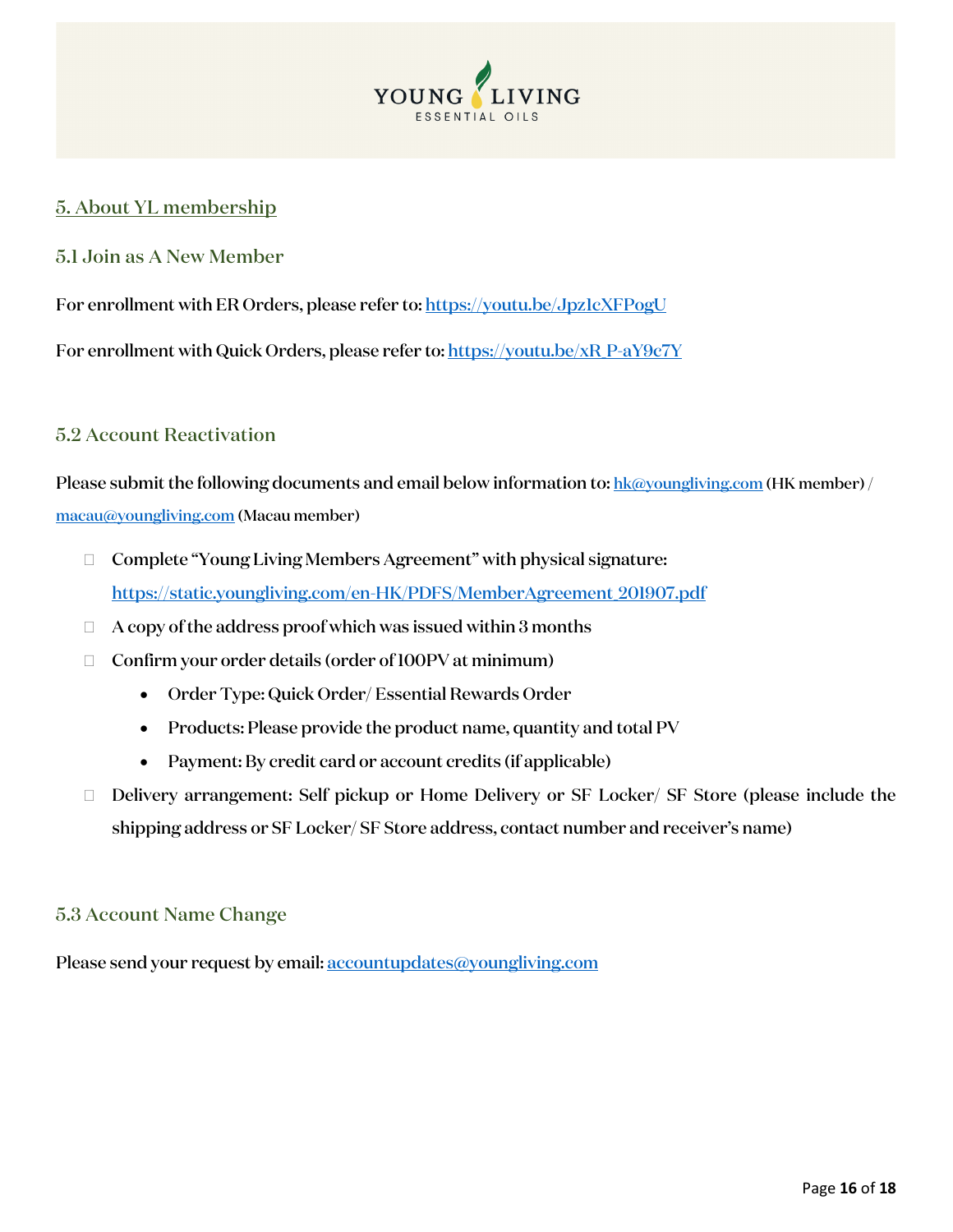

#### <span id="page-16-0"></span>5.4 Sponsor Change

Reminder: Only the enroller or the new member can request for such change.

a. Within 5 calendar days of enrollment

Please use your YL registered email and email following information to: [hk@youngliving.com](mailto:hk@youngliving.com) (HK member) [/ macau@youngliving.com](mailto:macau@youngliving.com) (Macau member)

- $\Box$  Member number of the applicant
- $\Box$  PIN of the applicant
- Member ID of the new member
- $\Box$  Member ID of the new sponsor/enroller
- $\Box$  Name of the new sponsor/enroller
- b. Over 5 calendar days of enrollment

Please use your YL registered email and send the request by email[: APAC-resolutions@youngliving.com](mailto:APAC-resolutions@youngliving.com)

#### <span id="page-16-1"></span>5.5 Market Change

- a. If you would like to change your market to UK, please submit your request with the following documents t[o customercare@youngliving.com](mailto:customercare@youngliving.com) for application:
	- 1. A filled and signed Member Agreement of UK: [https://bit.ly/UK\\_MemberAgreement](https://bit.ly/UK_MemberAgreement)
	- 2. A filled and signed Market Change Request form: https://bit.ly/MarketChange\_RequestForm
	- 3. Proof of Residency such as current utility bill, Cable bill, Landline phone bill, Leasing agreement
	- 4. Passport Copy
	- 5. National Insurance number as a document of proof of eligibility to work and earn income in UK [\(https://www.gov.uk/apply-national-insurance](https://www.gov.uk/apply-national-insurance-number?fbclid=IwAR38X_oSNLW3qkpbtF43F_owg6X2j-qvuKs6pimtY6MNSOzVtLYcy334oTU)[number?fbclid=IwAR38X\\_oSNLW3qkpbtF43F\\_owg6X2j-qvuKs6pimtY6MNSOzVtLYcy334oTU\)](https://www.gov.uk/apply-national-insurance-number?fbclid=IwAR38X_oSNLW3qkpbtF43F_owg6X2j-qvuKs6pimtY6MNSOzVtLYcy334oTU)
	- 6. If no Tax ID, then provide Share Code, screenshot BNO visa reference number which has stated can work in UK